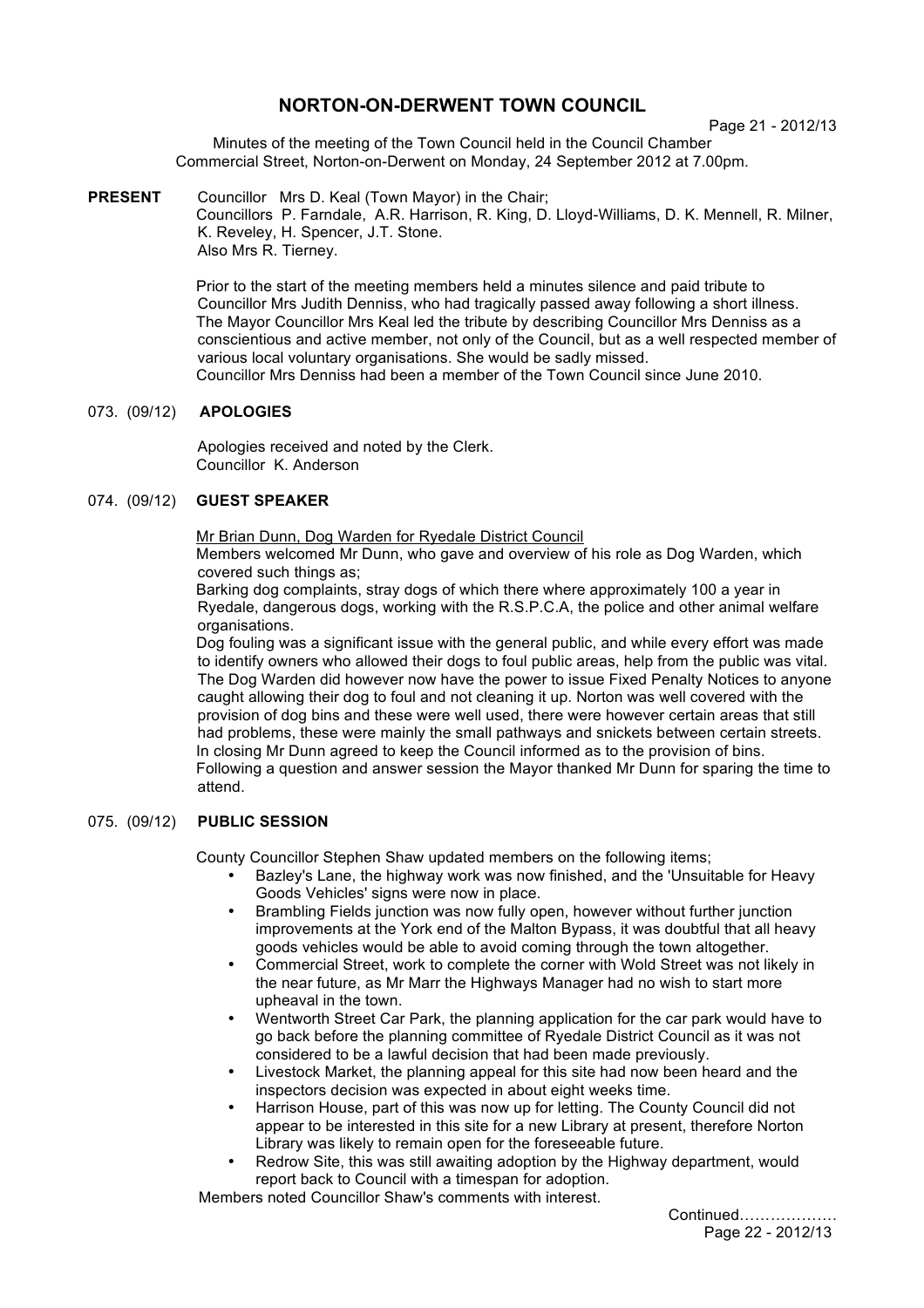#### 076. (09/12) **DECLARATIONS OF INTEREST**

No declarations of interest made.

#### 077. (09/12) **CONFIRMATION OF MINUTES**

RESOLVED that the Minutes of the Town Council meeting held on Monday, 20 August 2012 (Minutes 056 to 072 inclusive) be confirmed and signed by the Chairman.

# 078. (09/12) **CLERK'S REPORT**

(a) Vacancy in the Office of Parish Councillor

The Clerk reported that the vacancy for a Councillor for Norton West Ward had been posted on the noticeboard and reported to the Electoral Services at Ryedale District Council. Electors had until the 10 of October 2012 to request an election, after which date the Council would be able to make a co-option.

The Clerk had already received expressions of interest for consideration of co-option.

(b) Highway Verge Cutting

The Clerk reported limited progress with getting the County Highways to agree to the verges in Langton Road beyond the 30mph signs to the junction of Bazley's Lane being included in the contract that the Town Council holds on County's behalf. The Clerk had met the contractors with regard to the cutting of the verges, and was having difficulty in reconciling the number of cuts to the invoice. To meet again to resolve the issue.

It was agreed that as there were a few issues outstanding with Highways, that the Clerk invite Mr Marr the Highways Manager, to attend the next meeting of the Council.

(c) Parish Liaison Meeting

The Clerk reported the date for Ryedale District Council Parish Liaison Meeting was Wednesday 17 October 2012 at 7.00pm at Ryedale House.

# 079. (09/12) **TOWN MAYOR/CHAIRMANS REPORT**

The Mayor reported on her attendance at;

- A talk on the restoration of the Castle Garden Walls.
- A 10 mile sponsored walk organised by Next Steps.
- Planning meeting with Norton Youth Council.
- The opening of new facilities at the Rugby Club, which was attended by Councillor Spencer in place of the Mayor.

## 080. (09/12) **FINANCIAL MATTERS**

- (a) Accounts paid and for payment The Clerk reported that accounts nos. 093 to 102 inclusive, amounting to £5145.68, had been paid since the last meeting of the Council. RESOLVED that account nos. 103 to 117 inclusive, amounting to £5816.82 be paid. Cheques were drawn and signed accordingly.
- (b) Financial report The Clerk's financial report for the period 01.08.12 to 31.08.12 was received.
- (c) Budgetary monitoring The Clerk's report for the period ending 31 August 2012 was received.
- (d) External Audit

To report the completion of the External Audit for the year to 31 March 2012. Completed with no comments.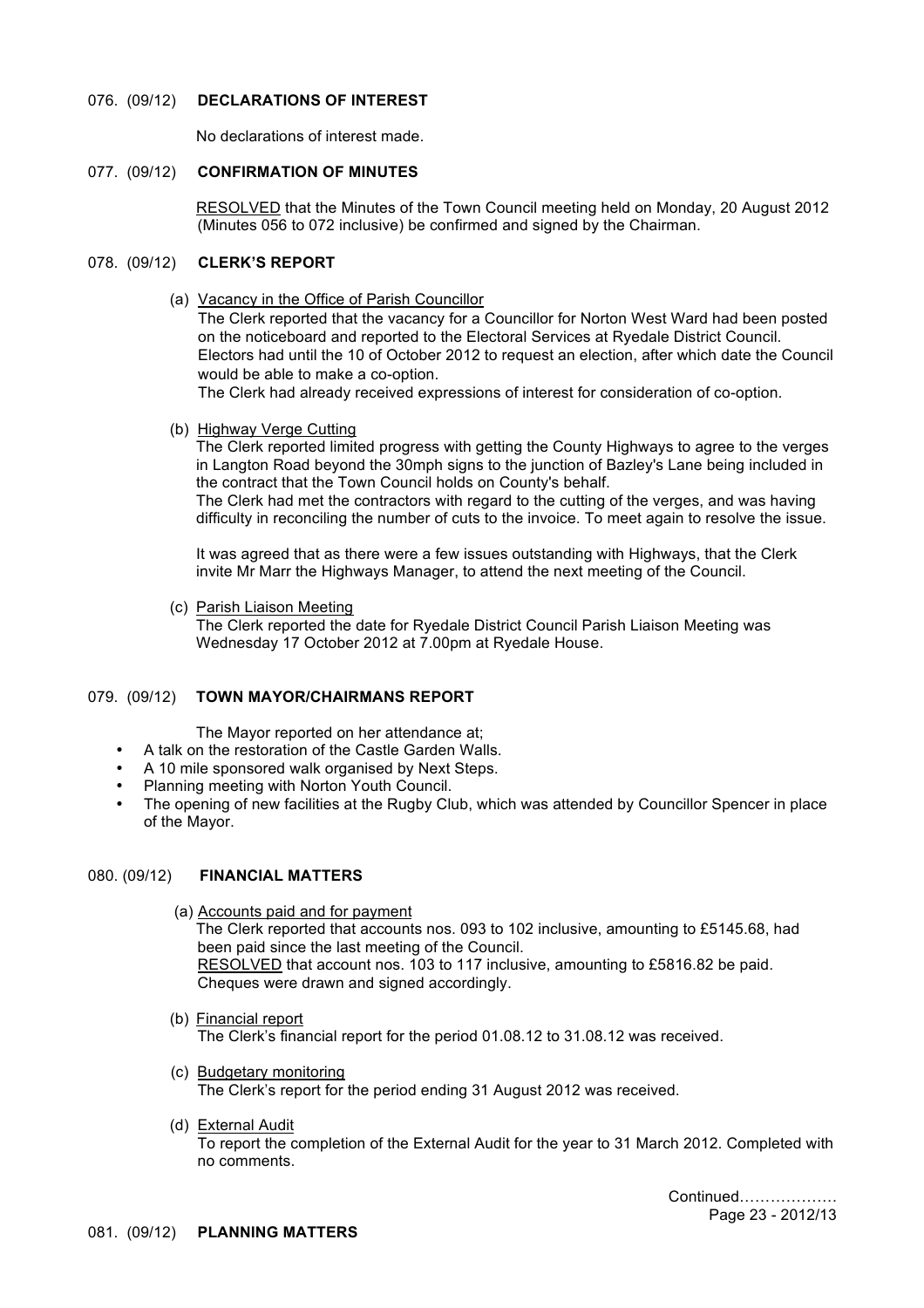#### Pre-Planning Consultation

Proposed replacement Radio Base Station Installation at 29462/66521 Malton Railwaymen's Sports and Social Club, 2 Welham Road, Norton. For Telefonica UK. RESOLVED Recommend Approval.

- (a) Planning applications referred to the Town Council by Ryedale District Council, for comment and/or recommendation were dealt with as follows: -
- 12/00860/FUL Erection of a detached self contained one bedroom residence annexe. 9 Welham Road, Norton. For Mr & Mrs C Chaloner. RESOLVED Recommend Approval.
	- (b) Planning decisions notified by Ryedale District Council:

# Approved

- 10/00361/HOUSE Erection of replacement garage to incorporate one bedroom annexe following demolition of existing building and installation of 4no. conservation roof lights to front elevation roof-slope of existing dwelling. 30 Church Street, Norton.
- 12/00753/HOUSE Erection of single storey mono-pitched rear extension to replace conservatory, utility and w.c. and erection of porch. 53 Park Road, Norton.
- 12/00677/FUL Installation of internally illuminated projecting wall clock. The Old Courthouse 84b Commercial Street, Norton.

#### Refused

12/00543/HOUSE Erection of single storey rear extension. 27 Vine Street, Norton.

### 082. (09/12 **JUBILEE CLOCK**

The Clerk reported receipt of the formal planning approval for the installation of the clock, with the date for installation to be Friday 28 September 2012. Noted by members.

#### 083. (09/12) **DIGITAL MAPPING**

Members considered the revised quotation from Pear Technology for the digital mapping of the Cemetery.

RESOLVED to accept the revised quotation for the digital mapping of the Cemetery in the sum of £2,765.00 plus £250 per annum for technical support and software updates. Members also resolved that the Asset Management System be included at a cost of £450.00.

# 084. (09/12) **HIGHWAY MATTERS**

(a) Members received a Traffic Regulation Order (Parking and Waiting Restrictions) for various roads within Norton.

Councillor Milner put forward further junctions on Welham Road that could benefit from having waiting restrictions added to either side of them. The Clerk to forward the suggestions to the Highway Department. Noted by members.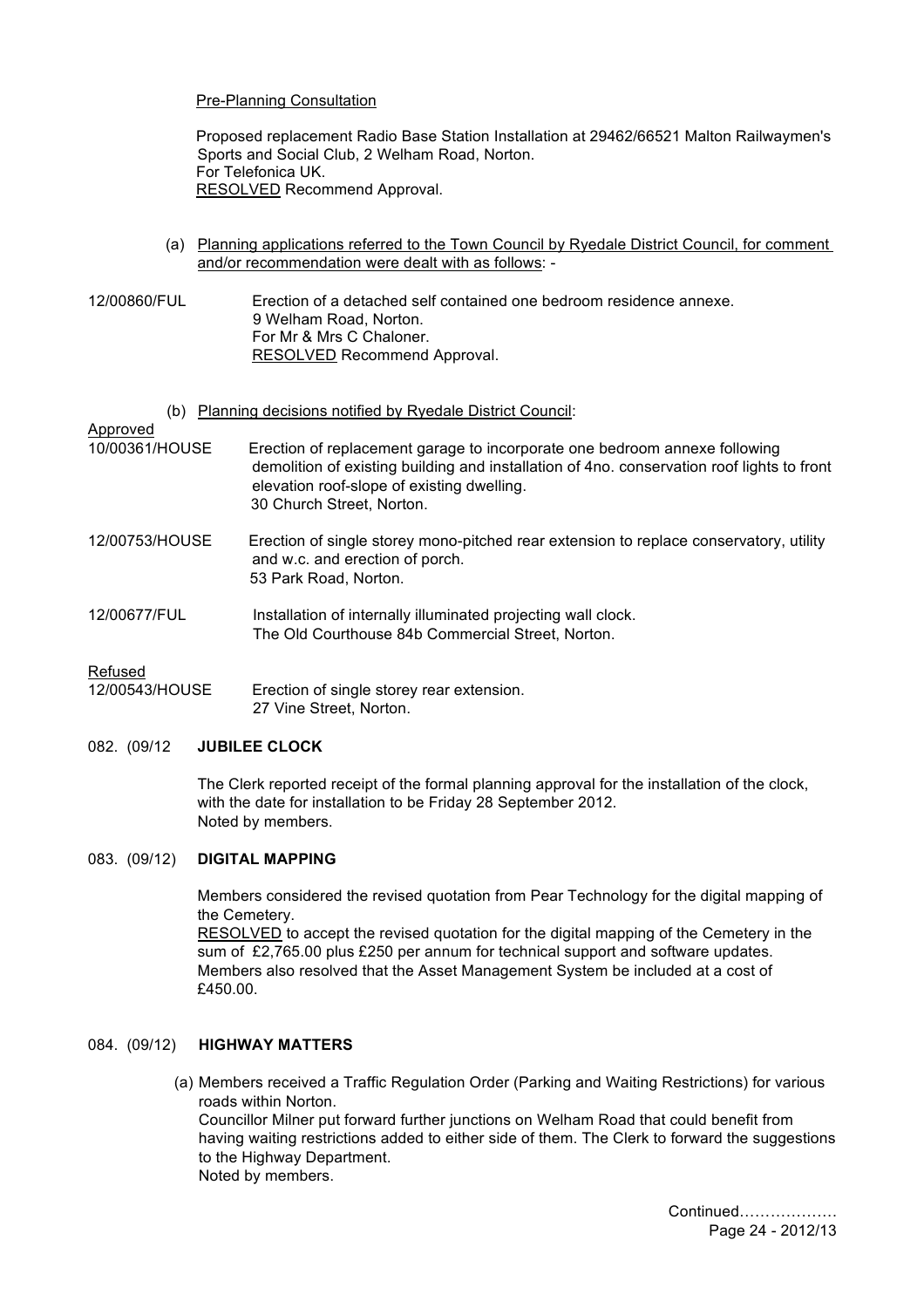#### 084. (09/12) **HIGHWAY MATTERS** (continued)

 (b) Members received a Temporary Road Closure Notice for Norton Road. The road to be closed overnight on Friday 28 September 2012, The Order to cover the period between 27 September 2012 and 1 October 2012 in case of unforeseen circumstances . Closure for maintenance of adjacent flood defence equipment. For information. Noted.

### 085. (09/12) **COMMUNITY INVESTMENT FUND**

Members received updates on the following projects:

(a) Ryedale Skatepark

Members received a brief on how the Skatepark could be managed in the future, along with the costs envisaged for the next two years.

Proposal agreed being, that the bid for funding is presented by Norton Town Council to secure the continued provision of the Skatepark facility jointly with Malton Town Council, from a date to be agreed with Ryedale District Council (preferred 1 April 2013) Amount of bid, For year 1: Revenue £11,000

For year 2: Revenue £11,000

Plus one off contribution to cover early years capital repair and replace costs: £5000.

(b) Town Signs

Members received the costings for 2no. Town Signs to be positioned at the entrance to the town on Scarborough Road and Welham Road, the exact position to be agreed with the Highway Authority. The design to be in keeping with the sign on Langton Road. Proposed bid agreed by members to be, Cost per sign £3163. therefore total bid £6326.

(c) Riverbank Maintenance

The costings for the maintenance of the riverbank between the two bridges had not arrived therefore the decision on how best to proceed was deferred to the next meeting.

# 086. (09/12) **CORRESPONDENCE**

 (a) Ryedale Safer Neighbourhoods Team - monthly crime statistics for August 2012, for Malton and Norton. For information. Noted.

## 087. (09/12) **REPORTS OF REPRESENTATIVES ON OTHER ORGANISATIONS**

Councillor King reported on his attendance at:

| $\bullet$<br>hosted by Pickering Town Council. Noted.                                                                                        | the Five Town Councils Meeting |
|----------------------------------------------------------------------------------------------------------------------------------------------|--------------------------------|
| Councillor Mennell reported on his attendance at:<br>٠<br>Meeting. Noted.                                                                    | the Ryedale Cameras in Action  |
| Councillor Lloyd-Williams reported on his attendance at:<br>٠<br>meeting,                                                                    | the Ryedale Area Committee     |
| ٠<br>Meeting at which a new representative from the Town Council was required.<br>Nominations to be put forward for the next meeting. Noted. | the Malton Museum Foundation   |

## 088. (09/12) **MEMBERS' QUESTIONS**

- (a) Councillor Milner reported ponding at the junction of Springfield Garth and Welham Road. The Clerk to report to Highways.
- (b) Councillor Lloyd-Williams reported that Yorkshire Water were to undertake sewage works in Langton Road, and had the Council been informed of this. In reply the Clerk stated that the Council had not received any notice of the proposed works.